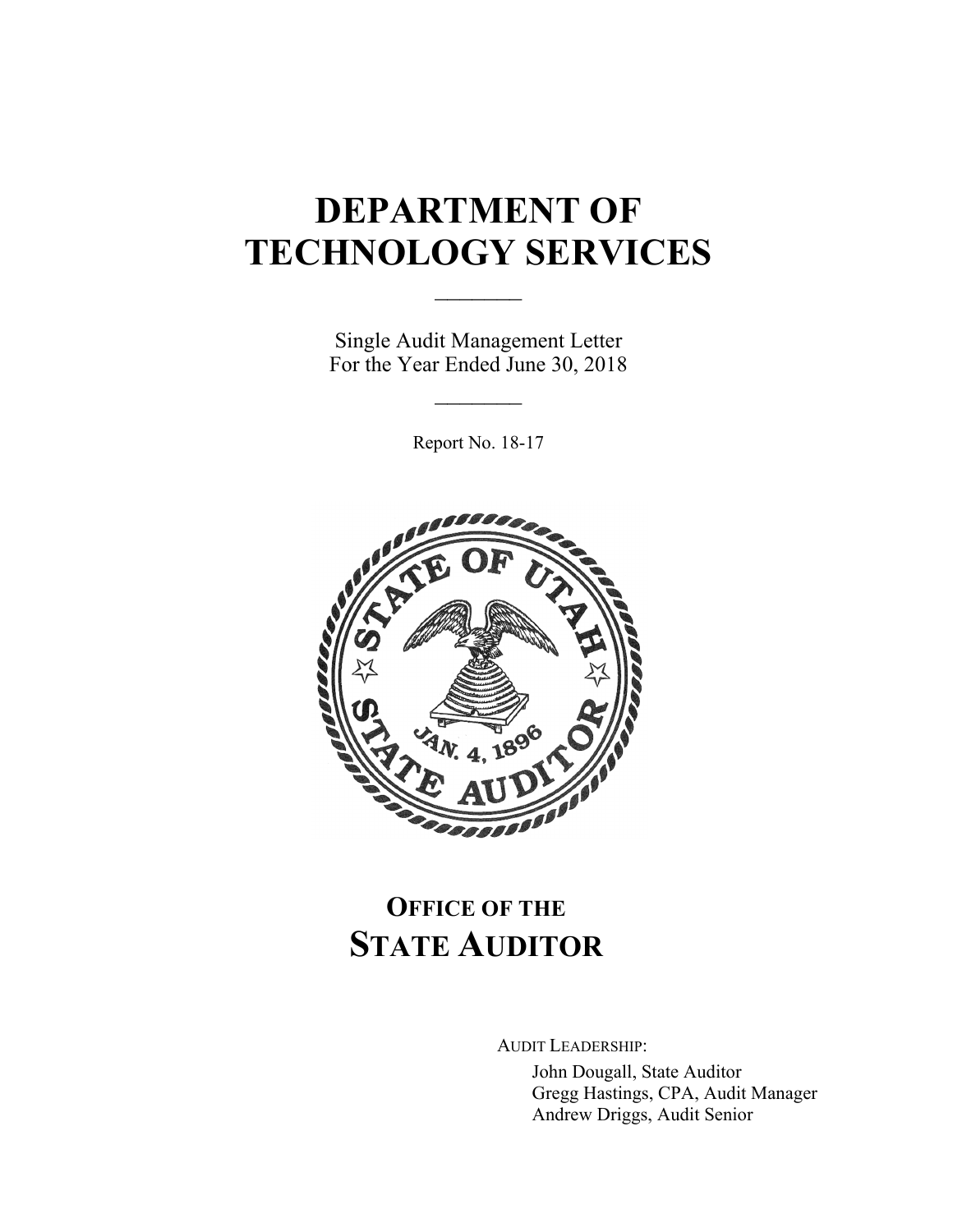# **DEPARTMENT OF TECHNOLOGY SERVICES**

**Single Audit Management Letter**  FOR THE YEAR ENDED JUNE 30, 2018

## TABLE OF CONTENTS

|                                                                                                           | Page |
|-----------------------------------------------------------------------------------------------------------|------|
| SINGLE AUDIT MANAGEMENT LETTER                                                                            |      |
| <b>FINDING AND RECOMMENDATION:</b>                                                                        |      |
| WORKING CAPITAL RESERVES IN EXCESS OF FEDERAL GUIDELINES<br>(Reportable Noncompliance – Federal Programs) |      |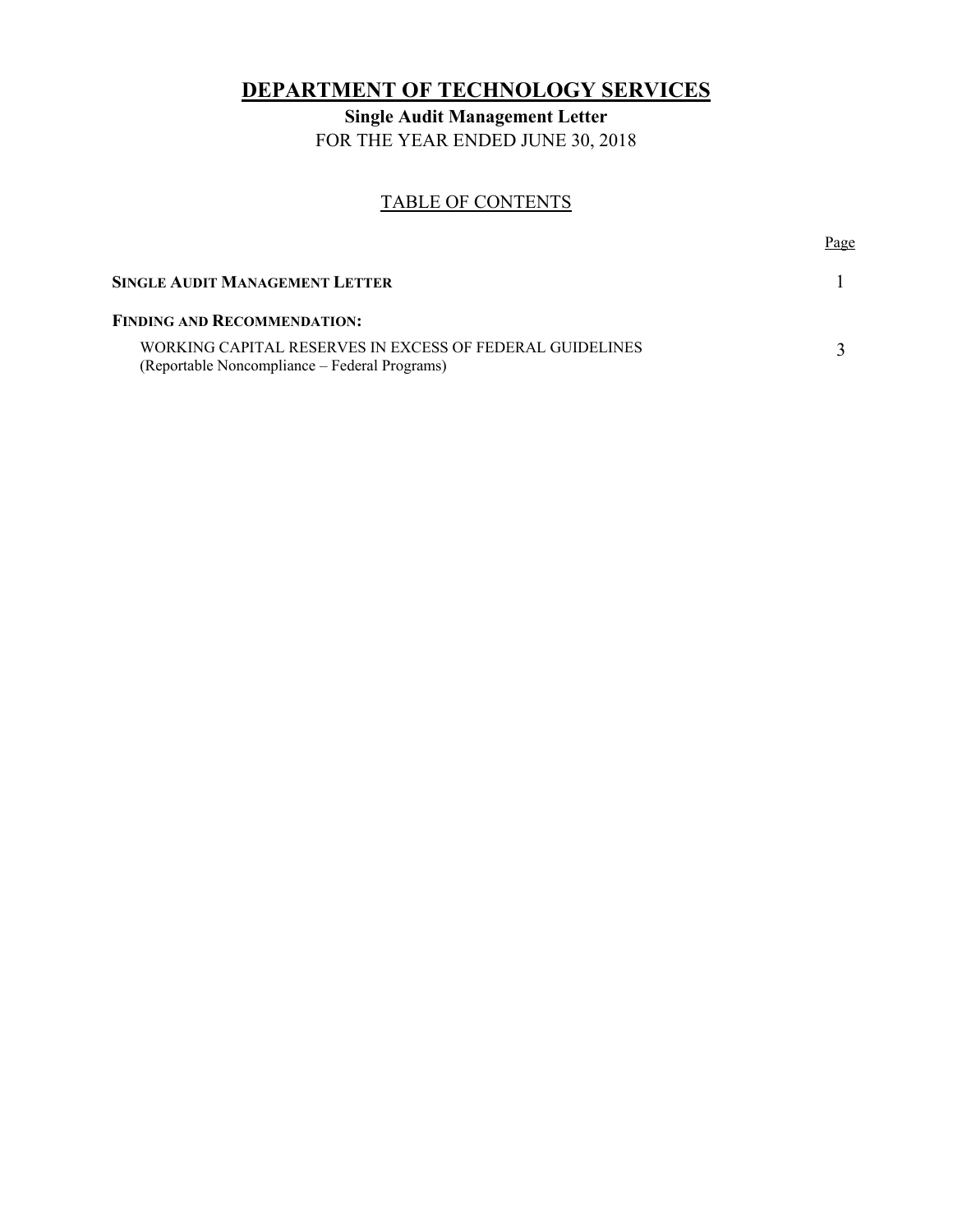

**OFFICE OF THE STATE AUDITOR**

# **SINGLE AUDIT MANAGEMENT LETTER NO. 18-17**

December 11, 2018

Mr. Mike Hussey, CIO/Executive Director Department of Technology Services 1 State Office Building, Floor 6 SLC, Utah 84114

Dear Mr. Hussey:

This management letter is issued as a result of the Department of Technology Services' (Department's) portion of the statewide single audit for the year ended June 30, 2018, for which we tested the Department's working capital reserves. Our final report on compliance and internal control over compliance issued to meet the reporting requirements of Title 2 U.S. *Code of Federal Regulations* (CFR) Part 200, *Uniform Administrative Requirements, Cost Principles, and Audit Requirements for Federal Awards* (Uniform Guidance) is issued under separate cover.

In planning and performing our audit of working capital reserves, we considered the Department's compliance with the applicable types of compliance requirements as described in the *OMB Compliance Supplement* for the year ended June 30, 2018. We also considered the Department's internal control over compliance with the types of requirements described above that could have a direct and material effect on working capital reserves in order to determine the auditing procedures that were appropriate in the circumstances for the purpose of expressing an opinion on compliance and to test and report on internal control over compliance in accordance with the Uniform Guidance, but not for the purpose of expressing an opinion on the effectiveness of internal control over compliance. Accordingly, we do not express an opinion on the effectiveness of the Department's internal control over compliance.

A *deficiency in internal control over compliance* exists when the design or operation of a control over compliance does not allow management or employees, in the normal course of performing their assigned functions, to prevent or to detect and correct on a timely basis noncompliance with a type of compliance requirement of a federal program. A *material weakness in internal control over compliance* is a deficiency, or a combination of deficiencies, in internal control over compliance, such that there is a reasonable possibility that material noncompliance with a type of compliance requirement of a federal program will not be prevented, or detected and corrected on a timely basis. A *significant deficiency in internal control over compliance* is a deficiency, or a combination of deficiencies, in internal control over compliance that is less severe than a material weakness, yet important enough to merit attention by those charged with governance. We did not identify any deficiencies in the Department's internal control that we consider to be material weaknesses.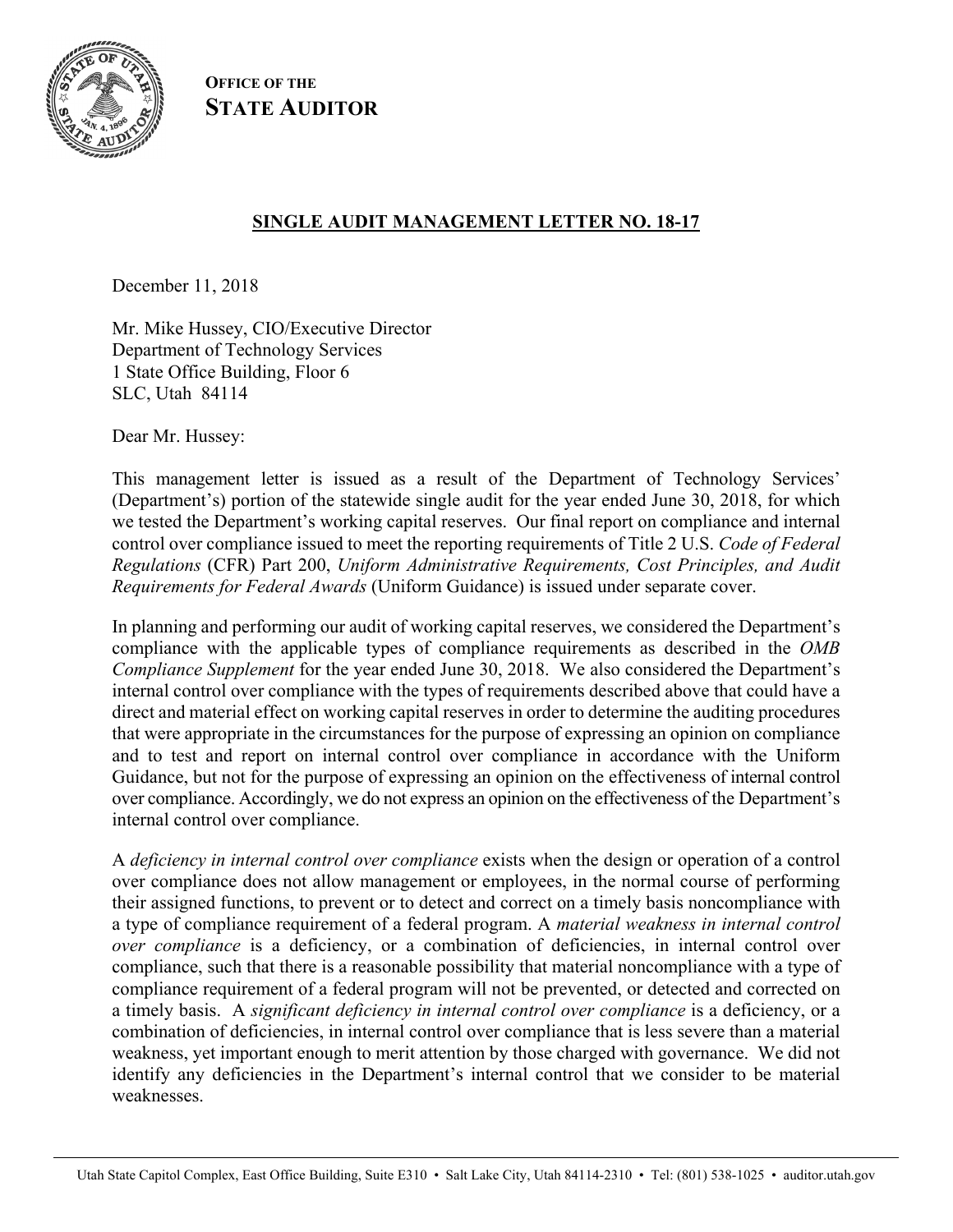Our consideration of internal control over compliance was for the limited purposes described in the second paragraph and was not designed to identify all deficiencies in internal control over compliance that might be material weaknesses or significant deficiencies and therefore, material weaknesses or significant deficiencies may exist that were not identified. In addition, because of inherent limitations in internal control, including the possibility of management override of controls, misstatements due to error or fraud may occur and not be detected by such controls.

We identified an instance of noncompliance which we are required to report under Uniform Guidance. This matter is described in the accompanying finding and recommendation.

The Department's written response to and Corrective Action Plan for the finding identified in our audit were not subjected to the audit procedures applied in our audit and, accordingly, we express no opinion on them.

The purpose of this communication is solely to describe the scope of our testing of internal control over compliance and the results of that testing. Accordingly, this communication is not suitable for any other purpose.

We appreciate the courtesy and assistance extended to us by Department personnel during the course of our audit, and we look forward to a continuing professional relationship. If you have any questions, please contact me.

Sincerely,

Gregg Hastings

Gregg Hastings, CPA Audit Manager 801-808-0293 ghastings@utah.gov

cc: Daniel S. Frei, Finance Director John Reidhead, Chief Financial Officer, State Division of Finance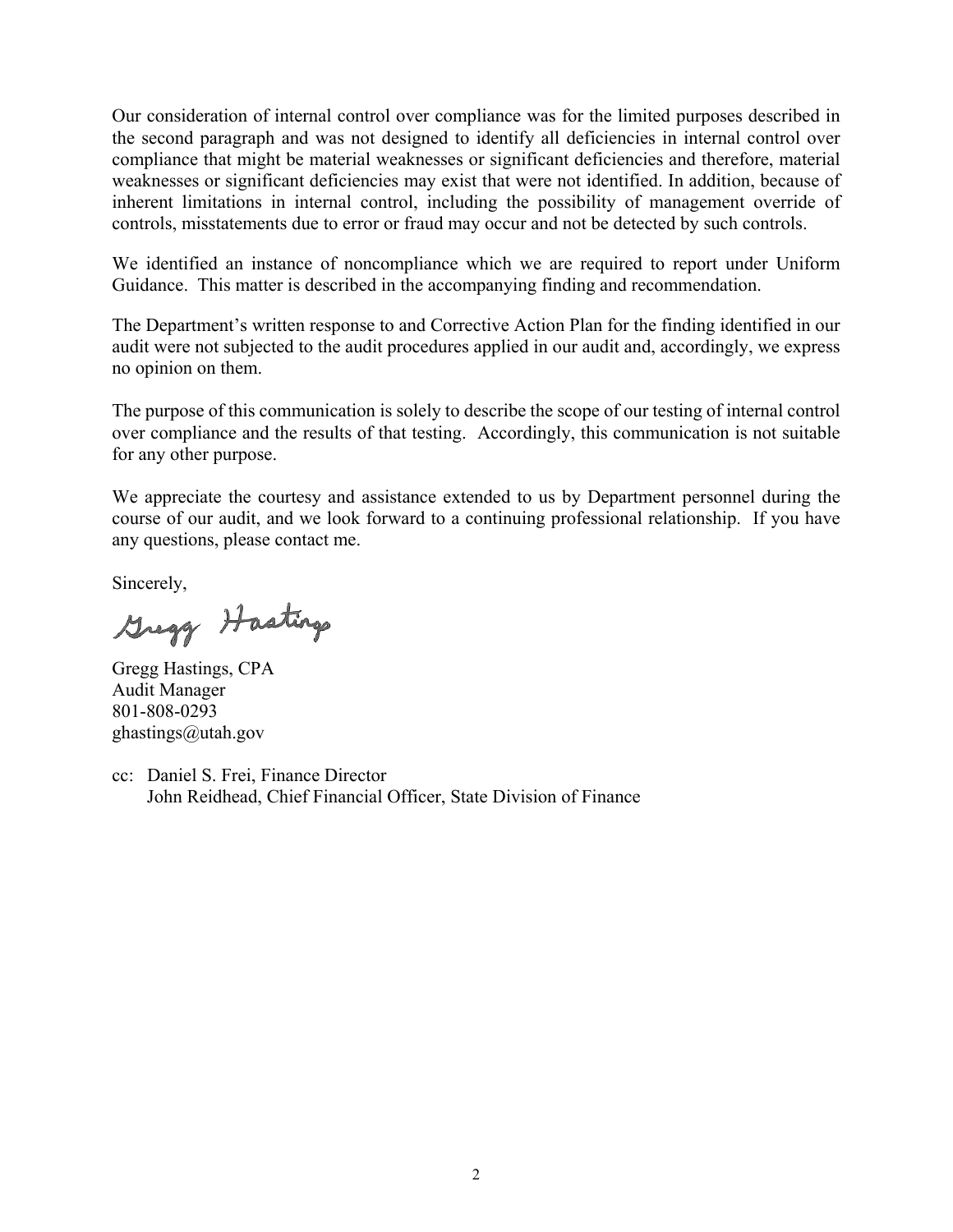# **WORKING CAPITAL RESERVES IN EXCESS OF FEDERAL GUIDELINES**

Federal Agencies: **Various**  CFDA Numbers and Titles: **Various**  Federal Award Numbers: **Various**  Questioned Costs: **Undeterminable** Pass-through Entity: N/A Prior Year Single Audit Report Finding Number: N/A

As of June 30, 2018, the Department of Technology Services held working capital reserves in excess of federal guidelines as follows:

|                           | Excess     | Excess      |
|---------------------------|------------|-------------|
|                           | # of Days  | Amount      |
| <b>Fund Description</b>   | in Reserve | in Reserve  |
| <b>Service Area Level</b> |            |             |
| <b>Hosting Services</b>   | 35         | \$1,481,770 |
| <b>Network Services</b>   | 8          | 432,053     |

2 CFR part 200, Appendix V, paragraph G.2, generally allows a working capital reserve as part of retained earnings of up to 60 days cash expenses for normal operating purposes in each internal service fund. However, based on federal cost negotiator guidelines, the Department's reserves are currently calculated at the service area level with a maximum allowed 45 days of reserves. It is inherently difficult to accurately estimate expenses and their effect on working capital reserves when setting rates. Excess reserves could result in a federal liability since federal programs share an interest in the reserves.

#### **Recommendation:**

**Depending on the business requirements, we recommend that the Department of Technology Services reduce excess working capital reserves within each of the respective funds or obtain a waiver from the federal cost negotiator allowing for an increase in the number of days of working capital allowed to comply with federal guidelines.** 

### *Department of Technology Services' Response:*

*The Department of Technology Services (DTS) agrees with the Auditor's recommendation and will eliminate the Federal excess reserves in Hosting and Network services by the end of FY2020. DTS continues to look for ways to provide more efficient technology solutions to executive branch agencies. Because of these efficiencies, DTS was able to provide Hosting and Network services for less than the rate approved by the Legislature. DTS has already taken steps to correct both of these excess reserve balances.* 

### *Corrective Action Plan:*

*Hosting – FY2018, DTS gave a significant mid-year rate reduction and rebate to customers for hosting services. In addition, DTS has already proposed a rate for FY2020, which is lower than*